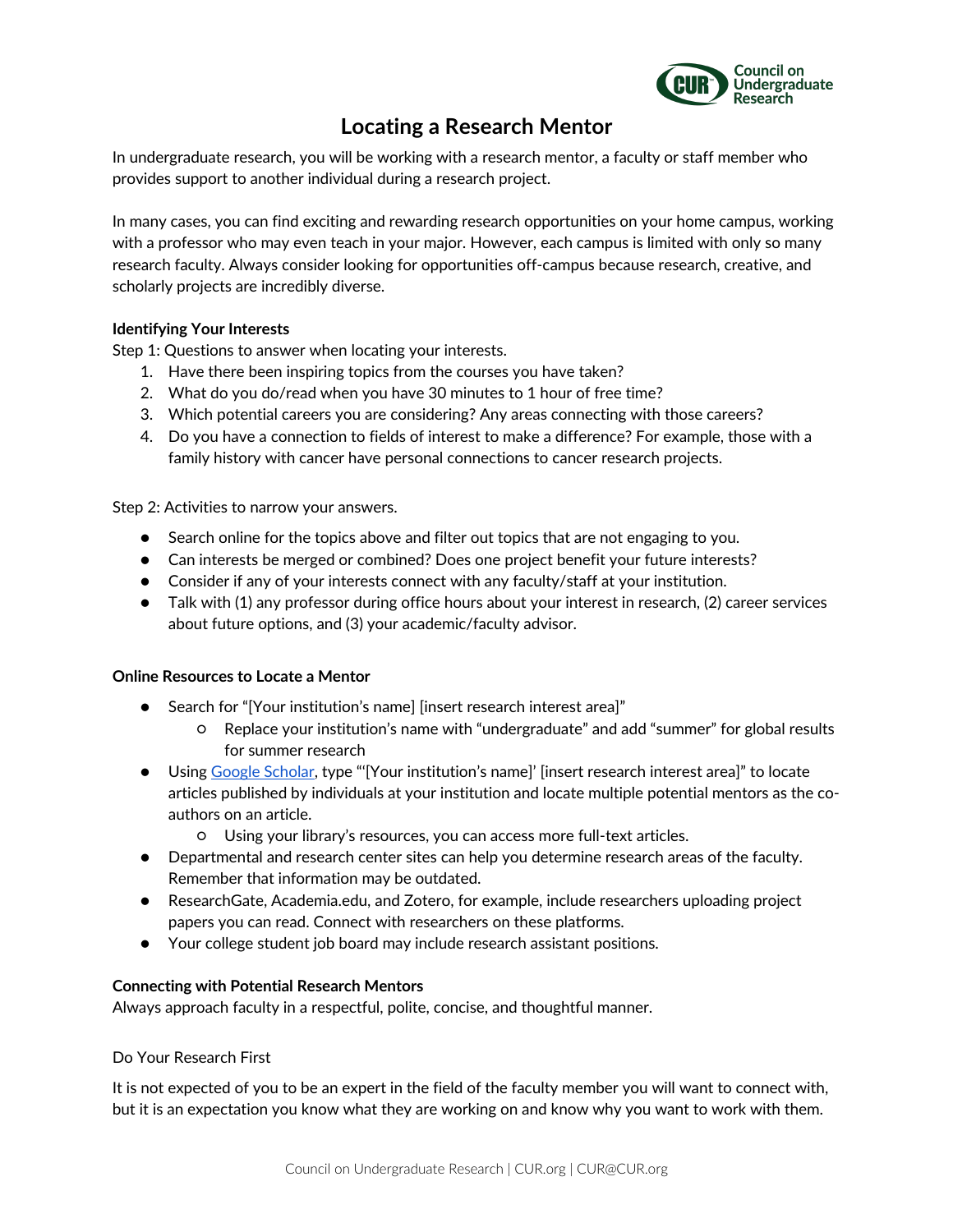

- Read the abstracts and skim the papers from their most recent publications
- Review their various websites they may have and ask current research about their work

# **Emails**

Emails are an easy way to connect with a potential research mentor and can be your first professional first impression.

- Use an informative, yet concise, subject title. Do not use general subjects such as "Research Inquiry"
- Introduce yourself and any connections you may have with them. State you are interested in their research as a potential project for you to pursue. (1-2 sentences)
- Demonstrate you know what they study by using specific language in their field. If you could copy/paste the email to other faculty members, it is too general. (1-2 sentences)
- "Show" passion. Why does their research area interest you and what you could bring in regards to skills, experiences, and techniques to the project. (2-4 sentences)
- Reference a resumé or curriculum vita in your email.
- Recommend times to meet like their office hours or general times you are free.
- Close with your contact information and thank them for their time.

It is acceptable to follow-up with your initial email after 2 weeks. You should paraphrase your interest and, if they have graduate students or other undergraduate researchers, state that you would be interested in meeting with them first.

### **Appointments**

- Prepare answers to why you are excited about the field or the project and your availability.
- During the appointment, get to know their research and their expectations to determine if the research area and personalities would be a good fit. If it is not a good fit, that is okay.
	- Keep in mind the time so they do not talk during the entire appointment. It is important to participate in the conversation and discuss your interests and skills.
	- If they offer you the position, you can either thank them for their offer and ask to take at least a day to consider the offer or accept the offer.
- If your appointment is over the phone or over the internet, you should designate the initiator of the meeting, check you have strong service, have their contact information in case the call is disconnected, and have practiced using the format with the friend.
- Follow-up with an appreciative email as a continuation of the relationship building process.
	- If there were questions you could not answer, address them. If they offered help or resources, remind them by being appreciative.
	- If they offered you a position during the appointment, be sure to follow-up with an affirmative or denial within the timeframe given and no more than a week later.